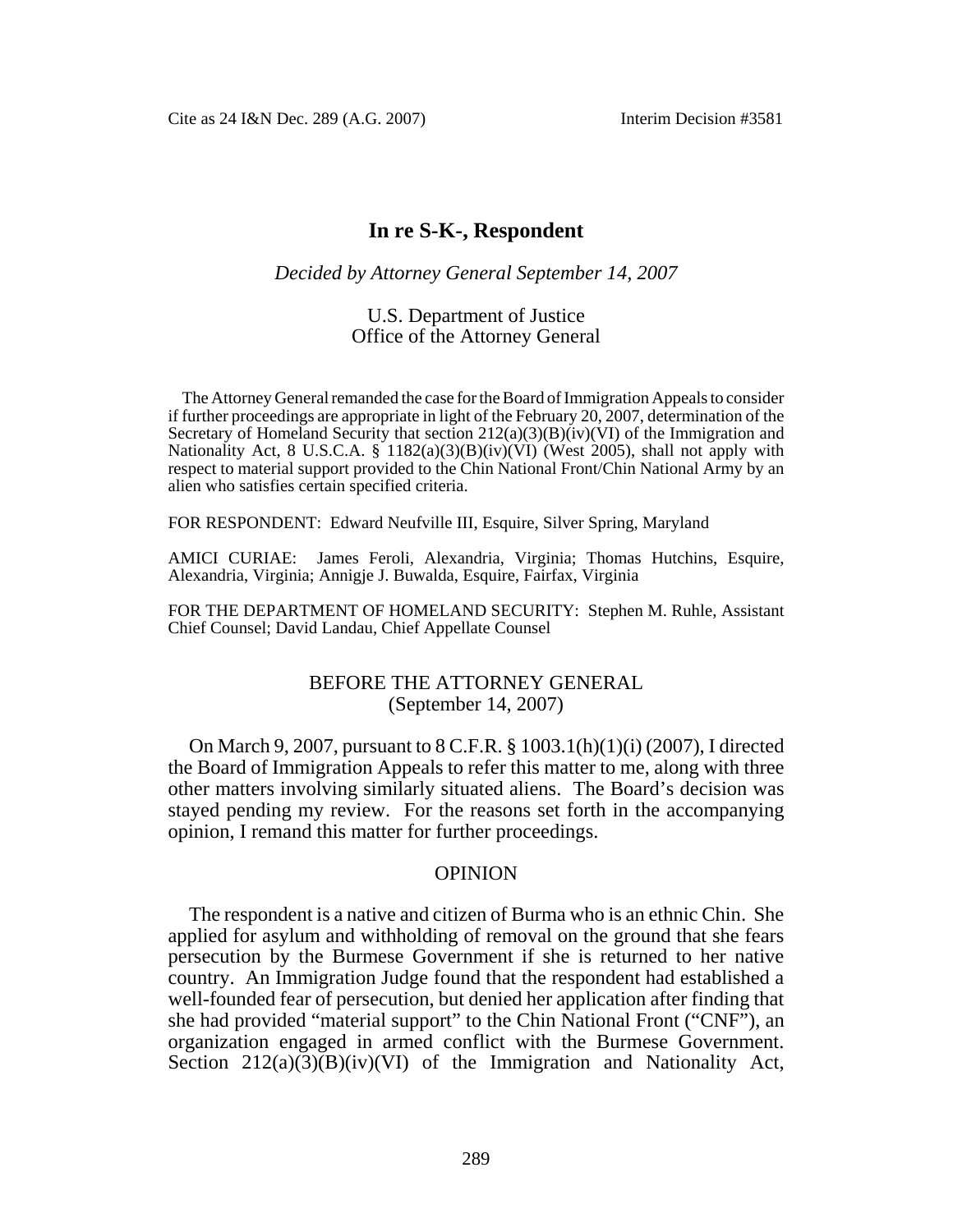8 U.S.C.A. § 1182(a)(3)(B)(iv)(VI) (West 2005), defines "terrorist activity" to include commission of "an act that the actor knows, or reasonably should know, affords material support . . . to a terrorist organization." An alien who has engaged in a "terrorist activity" is inadmissible under section  $212(a)(3)(B)(i)(I)$  of the Act and is also ineligible for asylum, *see* section  $208(b)(2)(A)(v)$  of the Act, 8 U.S.C.A. § 1158(b)(2)(A)(v) (West 2005), or withholding of removal, *see* section 241(b)(3)(B)(iv) of the Act, 8 U.S.C.  $§$  1231(b)(3)(B)(iv) (2000). The Immigration Judge found that the CNF constitutes a "terrorist organization" under section  $212(a)(3)(B)(vi)$  of the Act. The respondent appealed to the Board of Immigration Appeals, which affirmed the decision of the Immigration Judge with respect to respondent's statutory ineligibility for asylum and withholding of removal. *See Matter of S-K-*, 23 I&N Dec. 936 (BIA 2006).

After the Board issued its decision, the Secretary of Homeland Security ("Secretary") made a determination pursuant to his discretionary authority under section  $212(d)(3)(B)(i)$  of the Act that the material support bar on asylum would not apply to certain aliens who have provided material support to the CNF. The Secretary's notice of determination, which was signed and became effective on February 20, 2007, provides:

 $[S]$ ubsection  $212(a)(3)(B)(iv)(VI)$  of the Act shall not apply with respect to material support provided to the Chin National Front/Chin National Army . . . by an alien who satisfies the agency that he:

(a) Is seeking a benefit or protection under the Act and has been determined to be otherwise eligible for the benefit or protection;

(b) Has undergone and passed relevant background and security checks;

(c) Has fully disclosed, in all relevant applications and interviews with U.S. Government representatives and agents, the nature and circumstances of each provision of such material support; and

(d) Poses no danger to the safety and security of the United States.

Exercise of Authority Under Sec.  $212(d)(3)(B)(i)$  of the Immigration and Nationality Act, 72 Fed. Reg. 9957 (Mar. 6, 2007).

On March 9, 2007, I directed the Board to refer to me for review its decision in this matter and three other cases involving similarly situated aliens. *See* 8 C.F.R. § 1003.1(h)(1)(i) (2007). The Board's decision was automatically stayed pending my review.

I now remand this matter to the Board so that it may consider what, if any, further proceedings are appropriate in light of the Secretary's February 20, 2007, determination. In accordance with the settled treatment of orders that do not expressly negate the precedential effect of Board decisions, my action here does not affect the precedential nature of the Board's conclusions in